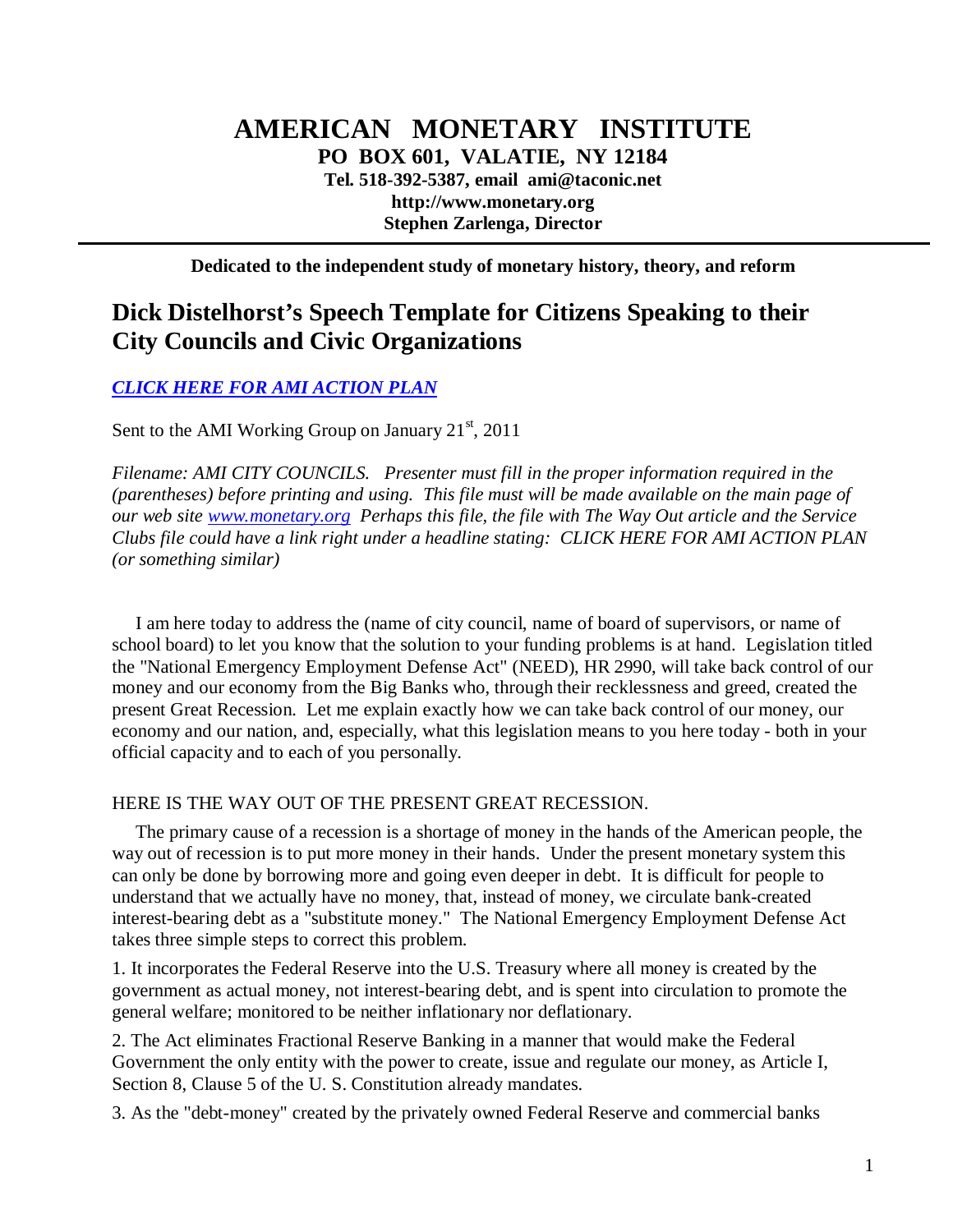disappears as those debts are paid, it *must* be replaced with real money spent into circulation. This money will be used to rebuild our badly decayed public infrastructure, which includes roads, bridges, dams, water and sewage plants, mass transit, schools, etc. This will create millions of high paying jobs. Also included in Public infrastructure is universal health care and education for all. Also a stimulus check of at least \$5,000 should be sent out to start getting us out of this recession by immediately putting money back in the hands of the American people.

 All of these benefits will appear as an interest-free, debt-free, inflation-free dividend to the American people. Under the NEED Act, when new money is created, the benefit of that creation will go to the American people, not to the big banks, as it does now.

What the so-called "too big to fail" banks really don't want you to know is that all of their money was created in the form of debt, and when they can no longer create more "debt-money" it will disappear as the debts are paid, which means we *must* replace their debt money by spending real U.S. dollars into circulation. If we did not do so, our money supply would disappear and we would go deeper into recession.

 As this debt-money is replaced with real U.S. money we will finally get the benefits we should have received in the first place - and all these benefits come without debt, without taxes, and without inflation. The U. S. money we *must* spend into circulation to replace the banking system's "debtmoney" is literally trillions and trillions of dollars. And it will all appear as a bonus, or dividend, for the American people.

 To allow this recession or depression to continue when the way out is well known is inexcusable. The National Emergency Employment Defense Act IS the way out of the present recession.

Read about this legislation at...

#### <http://www.monetary.org/hr2990bill.pdf>

#### **I have a copy of this presentation for each of you to review later. This link is in the copy you will receive.**

HERE IS WHAT REPLACING TRILLIONS OF DOLLARS OF "DEBT-MONEY" WITH REAL U. S. MONEY OVER THE COMING YEARS CAN MEAN TO YOU, BOTH PERSONALLY AND IN YOUR OFFICIAL CAPACITY IN OUR COMMUNITY.

 While the final decision on how to spend these trillions of dollars must be made by the Congress and the President, here are some definite probabilities. The dividend check and the program to rebuild the infrastructure are the first two suggested by the NEED Act.

A program to issue a check for \$5,000 to every United States citizen. This would immediately provide \$1.5 trillion to our people, but, instead of borrowing the money, it would be spent into circulation as a dividend for the people. \$5,000 in the hands of all American workers will go a long way towards ending the current recession. Our government gave the big banks a bail-out of over \$4.5 trillion, all of which added to our national debt. Now we will bail-out the people, not the big banks, and do it without debt, taxes or interest costs.

Here is the most important program for you at this meeting. A \$300 billion a year program to rebuild and improve the public infrastructure - schools, bridges, roads and streets, water and sewage plants, mass transit, etc. This will be \$300 billion a year for at least eight consecutive years. This money will be spent, not borrowed, into circulation in replacement of the old bank created "debtmoney" which will disappear as debts are paid. Direct grants would be given on a per capita basis in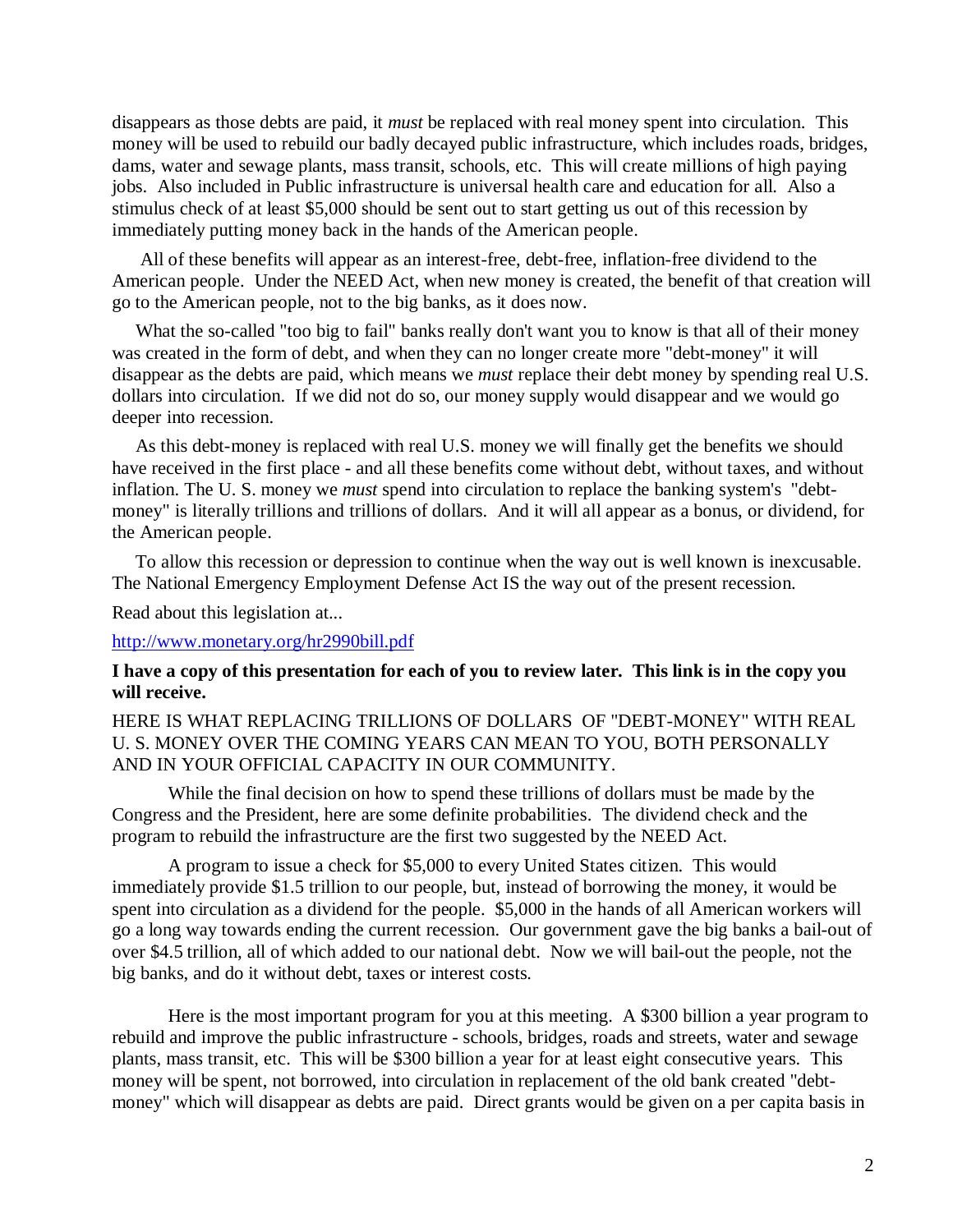each of the 435 Congressional Districts.

### **(Note to presenter - at this point change the following example to represent your city, county, state and school district - the formula to do so follows this next example)**

 Here's what this would mean each year in our city with a population of 27,000, our county with a population of 40,000 and our local school district with an enrollment of 4,100.

- THE COUNTY: \$7.4 million an 8 year total of \$59.2 million.
- THE CITY: \$13.5 million an 8 year total of \$108.0 million
- THE SCHOOL DISTRICT: \$8.2 million an 8 year total of \$65.6 million

 That adds up to a combined \$29.1 million a year - an 8 year total of \$232.8 million. THESE ARE DIRECT GRANTS, NOT LOANS. Think how much the public infrastructure and the economy of our city and county will improve with these funds available at no cost to the taxpayers.

## **(Note to presenter, the following is the formula to use to prepare the example for your city, county, state and school district. After you have prepared your local example, replace the numbers in the above example with your own location's numbers, then continue from here in your presentation.)**

The national formula used to distribute the \$300 billion a year is: Each city or town will receive its population times \$505 per person. Each county (or parish) will receive its population times \$175 per person. Each school district will receive \$2,000 per student enrolled. And each state will receive its population times \$90 per person.

 This program will put millions of people to work at high paying construction and manufacturing jobs all over the country. Just these first two programs will begin to end the present recession and begin to return us to prosperity locally and nationwide.

Also a program of approximately \$300 billion a year to provide full employment for all at a living wage. The government will become the employer of last resort. This program will be similar to the WPA, the Works Progress Administration, and the CCC, the Civilian Conservation Corps, of the 1930s.

Universal Health Care. We would finally be able to have universal health care like almost all other industrialized countries. We presently spend 17% of GDP for health care, yet over 50 million people are not covered. The other countries cover all of their people and spend 10% of GDP or less and they get better health care results than we do, according to the World Health Organization. We're already paying for universal health care, we're just not getting it. Legislation to do this has already been introduced. It is H. R. 676. the "Medicare for All" bill.

 Also a proposed \$50 billion a year program to guarantee a college education to all who meet specified criteria, mainly that their grades indicate that they are serious students. A well educated population is critical to the future of our country.

An annual program of monetary grants to the states is included in this legislation. Each year the Monetary Authority will instruct the U. S. Treasury to disperse per capita grants evenly over a 12 month period to the 50 states equal to 15% of the money created under Title V of the NEED Act in the preceding year. The states will use these funds in broadly designated areas of public